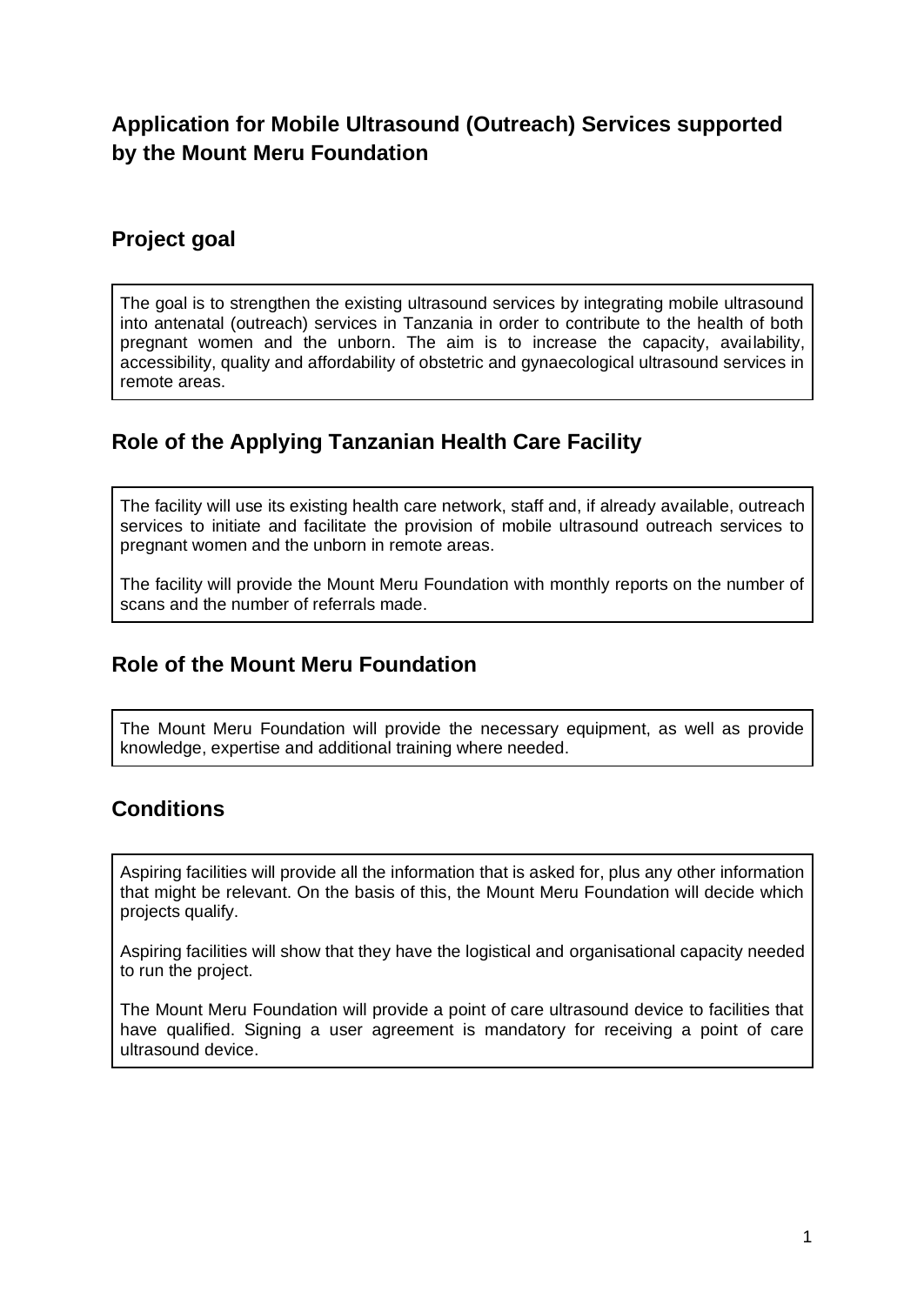# **Project Application Form for Initiating Mobile Ultrasound (Outreach) Services with support of the Mount Meru Foundation**

## **1 Initiating Health Care Facility**

Add name + Address: KARATU HEALTH CENTER Mark the level of health care: ❏ Regional Hospital ❏ District Hospital ❏ Health Centre ✔ ❏ Dispensary ❏ Other (specify) …... Add name, position/qualification and contact details (email/mobile/whatsapp number) of the person in charge of the facility: Victor Kamazima – Medical Officer Incharge Phone no: 0764 221 564 WhatsApp: 0673 601 496 Add name, position/qualification and contact details (email/mobile/whatsapp number) of the person in charge of the planned ultrasound service outreach project: Wilson Simpa – Clinician Phone no: 0755 738 822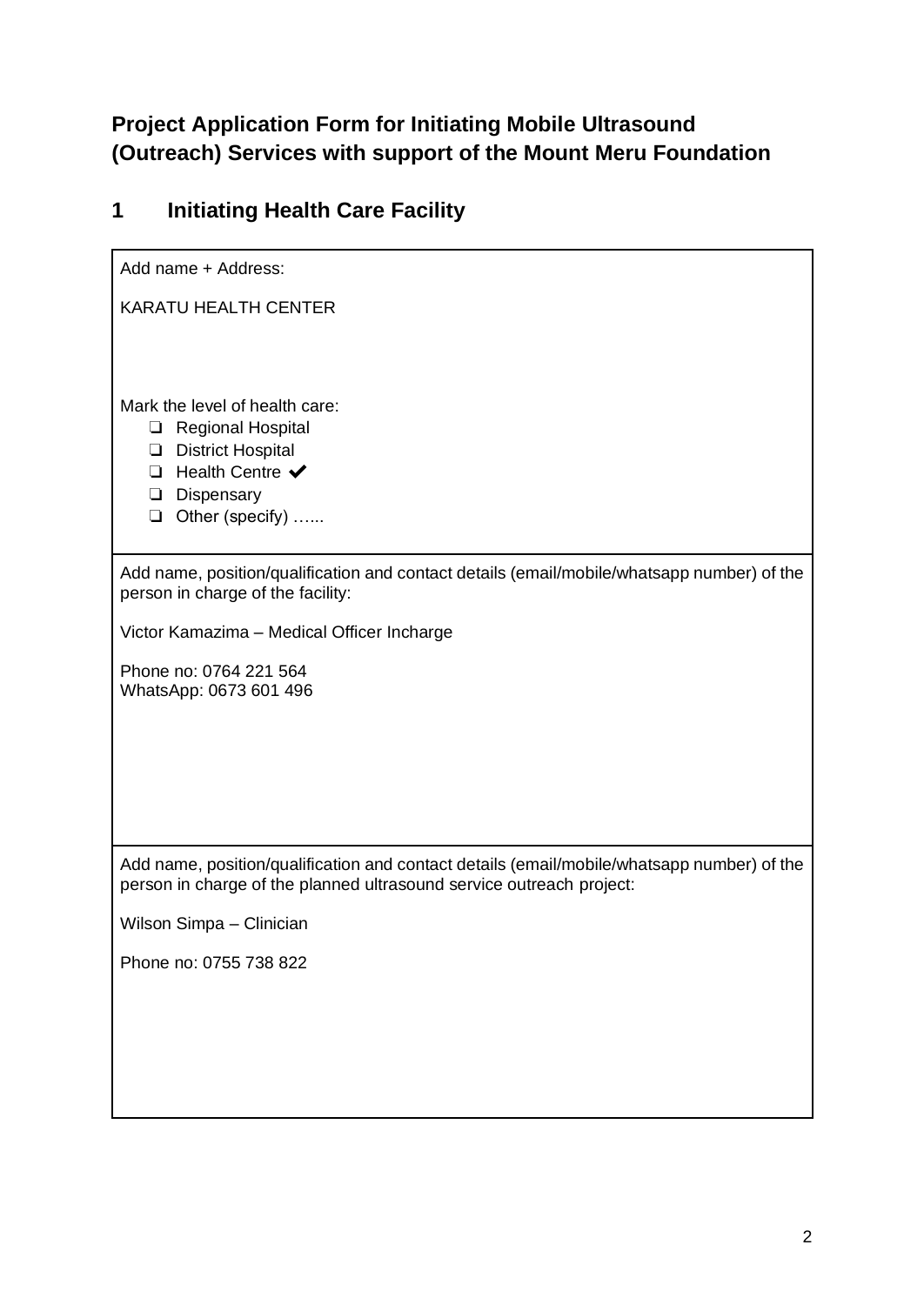## **2 Description of the Initiating Health Care Facility**

How long has the facility been in operation?

More than 70 years

Which services are currently provided at the facility?

- 1: Family planning
- 2: Outpatient services
- 3: RCH
- 4:C/S services
- 5: Ultrasound services
- 6: CTC services
- 7: Dental Clinic
- 8: Labour and delivery
- 9: Inpatient services
- 10: Eye clinic

How many patient visits does the facility have in a day / week / year?

- More than 100 patients per day

Since when has this medical facility been providing antenatal care and/or labour and delivery services?

- More than 30 years, no enough information supporting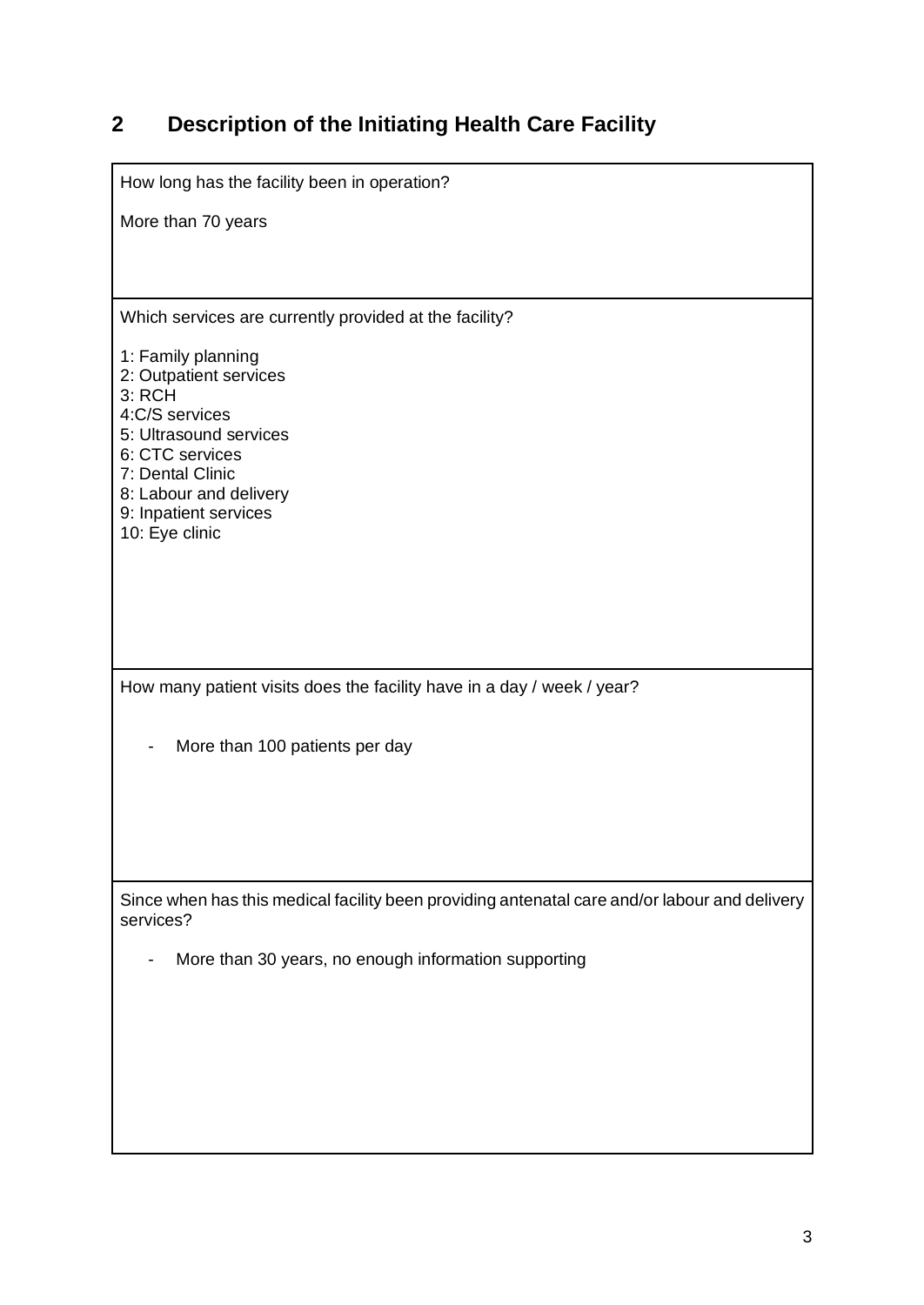If deliveries take place in your facility, how many deliveries are there yearly? If deliveries take place elsewhere, please provide information on where the majority of the deliveries in the area under consideration take place.

- 200 per month including c/s, so it's probably 2400 per year. Majority of deliveries take place at our facility.

How is your centre staffed? Describe the number of MD's, Clinical Officers, Registered/Enrolled nurses, technicians et cetera.

- 1: Medical doctors 3
- 2: AMO's 2
- 3: Clinicians 3
- 4: Laboratory technicians 6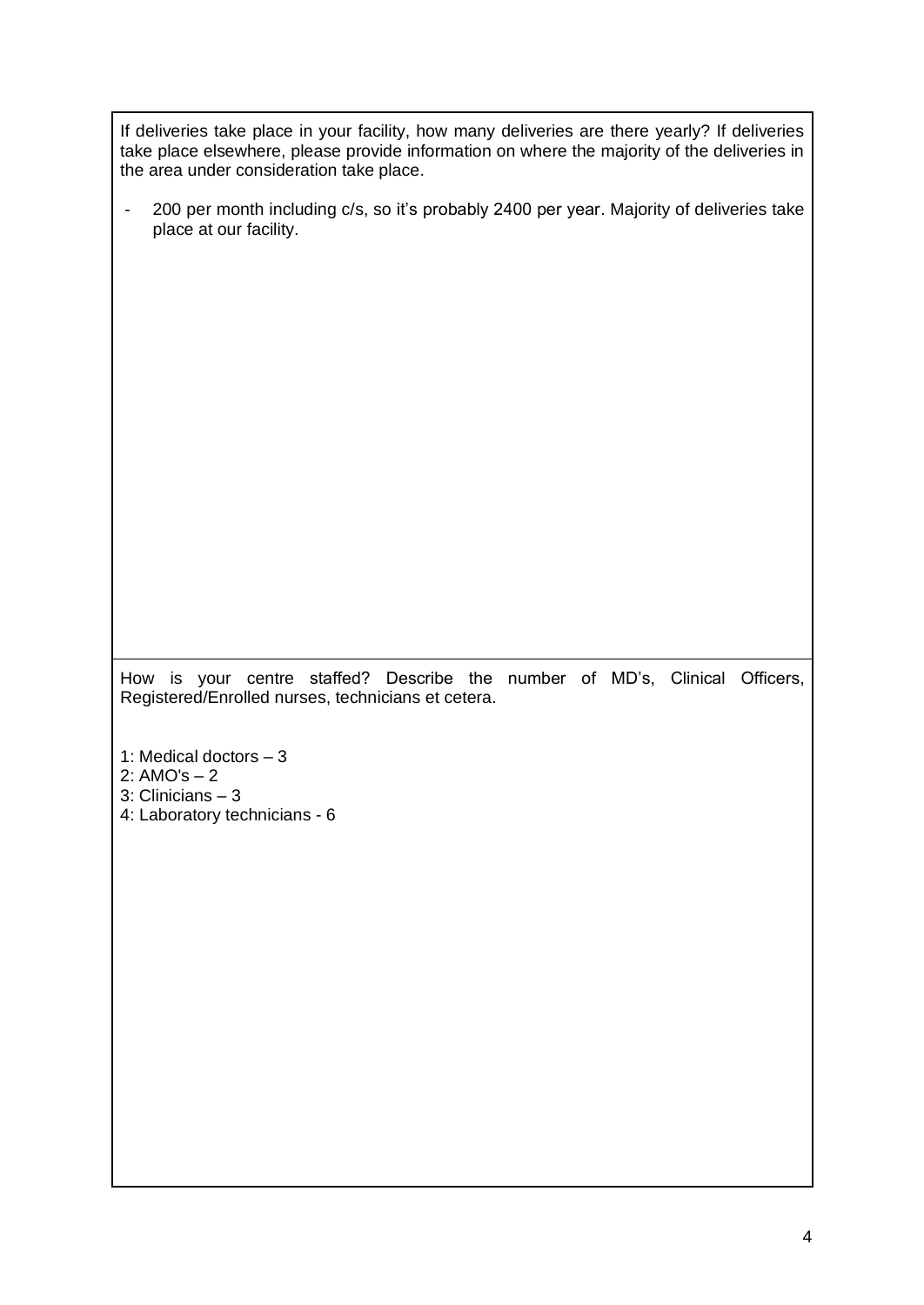Is there any existing ultrasound service in your facility at this moment?

- YES

If so, what type of scans are made and how many (monthly/yearly)?

1: Abdomen Ultrasound

2: Obstetric Ultrasound

3: Gynaecological Ultrasound

Monthly it can be more than 100 scans

If so, provide the number of ultrasound machines available, their brand, type, available probes, and technical specifications. Also, describe how many of the available machines are in use.

1: There only one machine which is Anudha Prodyct and it's only one working ( VINNOX1 )

2: There only two probes and it's function (curve linear proble) (linear proble)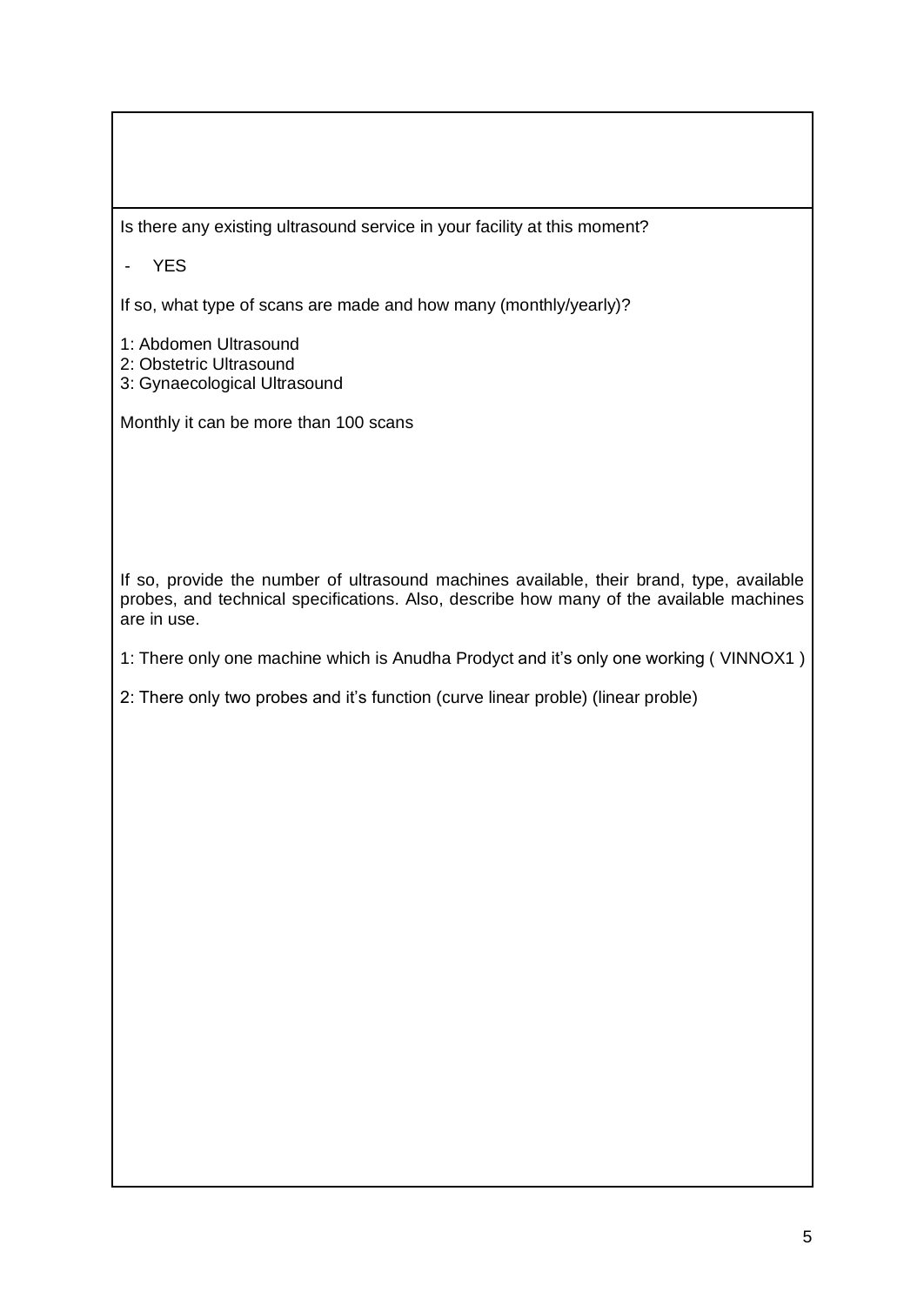Who is currently making the ultrasound scans in your facility? Please add name, qualifications, years of experience and contact details.

- Wilson Simpa Clinician
- Phone no- 0755 738 822

Do patients pay for obtaining OB/GYN ultrasound scans in your centre? If so, how much?

- Yes they do, OB – 5000/- Tsh as consultation Gyn – 10,000/- Tsh

What is the referral centre for your facility and what is the main reason for referring OB/GYN patients?

- Lutheran hospital which is District Hospital sometimes patients referred due to inadequate equipment in case of c/s because facility don't have steriliser machine , For patients need care of pregnancy complications can be referred but it is very rare.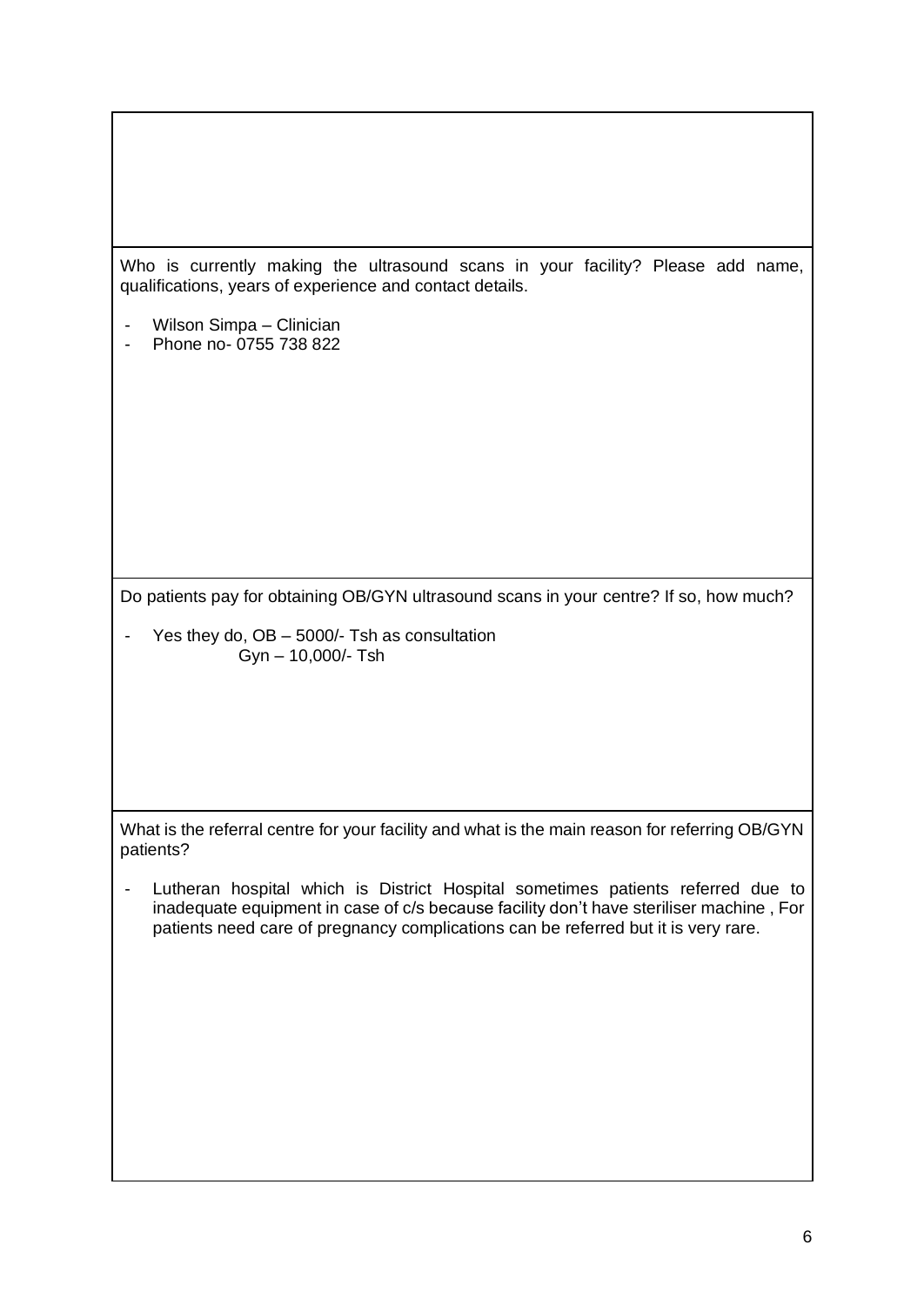Is your facility currently providing any outreach services? If so, please describe the services, frequency, equipment, available vehicles and the areas covered. Also mention who is currently in charge of the outreach and who is covering the costs.

Yes, which is RCH outreach which only performed once a month.

Incharge of this outreach is RCH Incharge of our centre. Transport is Centre ambulance which is not reliable due to other services of our center.

The cost is covered by center and villagers getting or attending RCH services.

Services provided is Immunization for new born and antenatal care and family planning.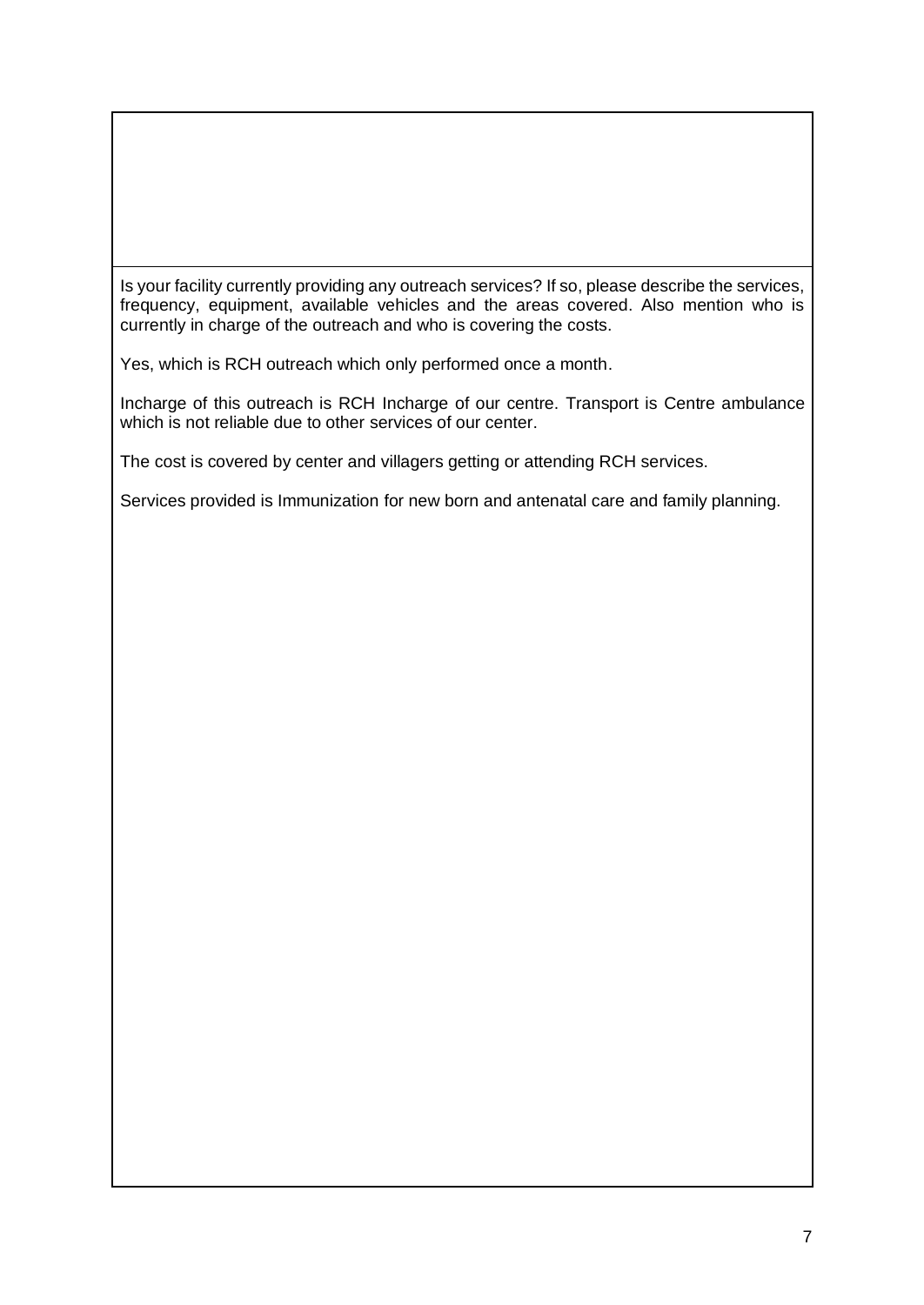Is there a need for setting up (or extending current) outreach services with ultrasound services? Motivate why this is needed and mention the area/region that should ideally be covered and why.

Yes, because there are people ( antenatals) who living far from our health centre. It's also cost full to access our health centre so not every antenatal can afford this cost. This outreach it will be very potential for pregnant women to understand importance of antenatal care and circumstances which can happen in between three trimesters period.

This outreach will also help the community family

Planning after deliveries and importance of Immunization for their babies

It will also be helpful to pregnancy complications like pre eclampsia, presentation of foetus, placenta praevia, serostatus( HIV status), syphilis test status, early detection of foetal status.

Outreach will cover Mang'ola ( Udek) because it's far from our health centre.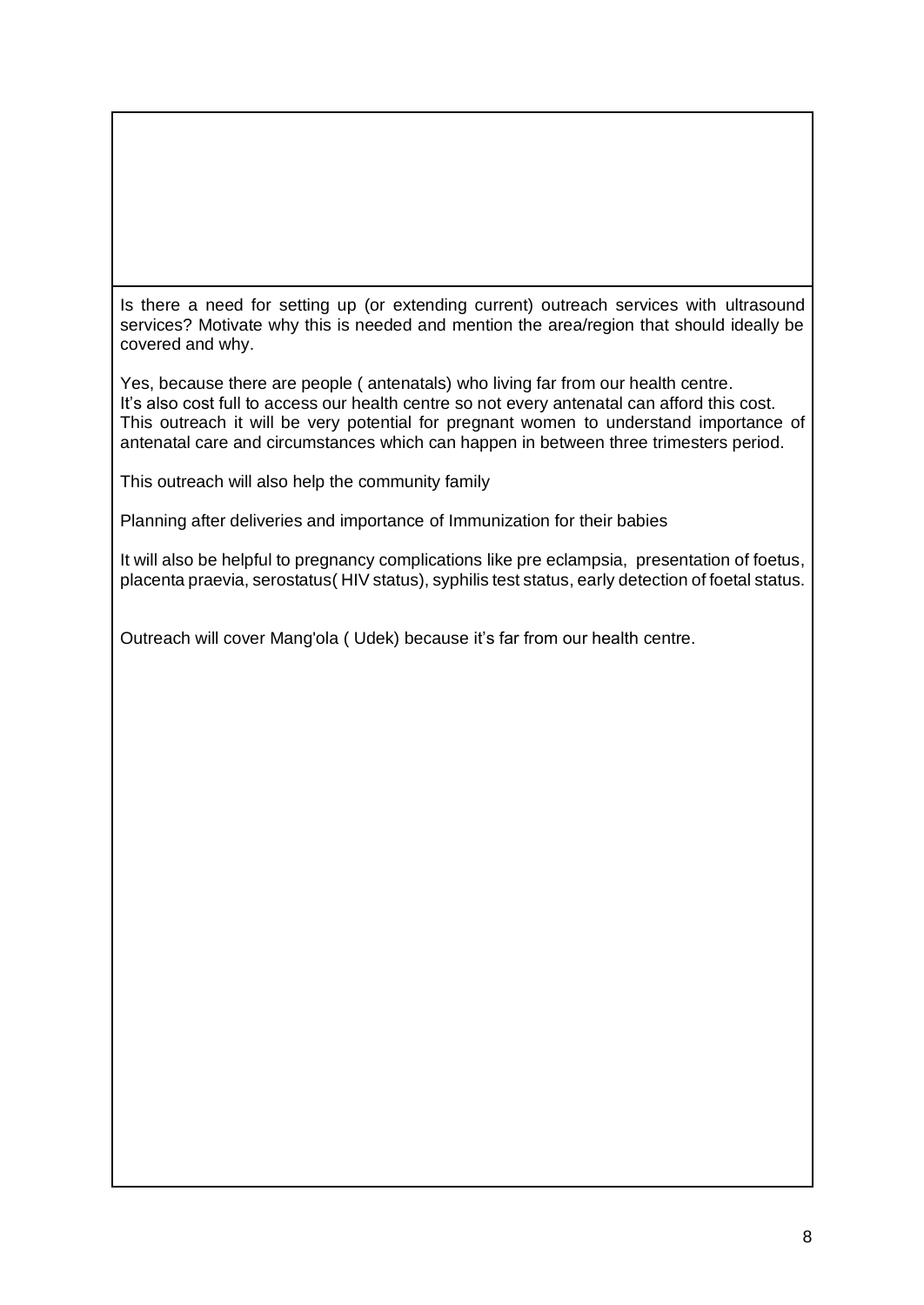## **3 Description of the Project Area**

Describe as precisely as possible the outreach area where you think mobile ultrasound outreach services provided by your facility would be of added value. This is a very important part of this application, so try to give as much relevant information as possible. Think, for example, of mentioning the type of communities living in the planned outreach area, their main (economical) activities, the particular health threats/needs/challenges of that area/community, the names of the villages/communities/tribes involved, the type of landscape, the quality of the road network, the accessibility of the area, the population density and the type of population.

-Endamararieck ward and it has Dispensary but they don't have ultrasound services, only Immunization, RCH clinic, family Planning and cervical screening are performed.

- Community covering the area of Iraq tribe which also scattered in Karatu District in general.
- Their main economical activities is farming only
- Their health threats is commonly diarrhoea due to use of unsafe water, gastritis, enteric fever, many of mothers get birth at home thus risking both mother and newborn health and can bring fatal condition.
- Poor infrastructure, all of their roads are rough and transport is very difficult to get, only there is morning and evening transport.
- The landscape of area is mix sort of hills and plains
- I don't have accurate data on number of population and population type are scattered
- The accessibility is difficult during rainy season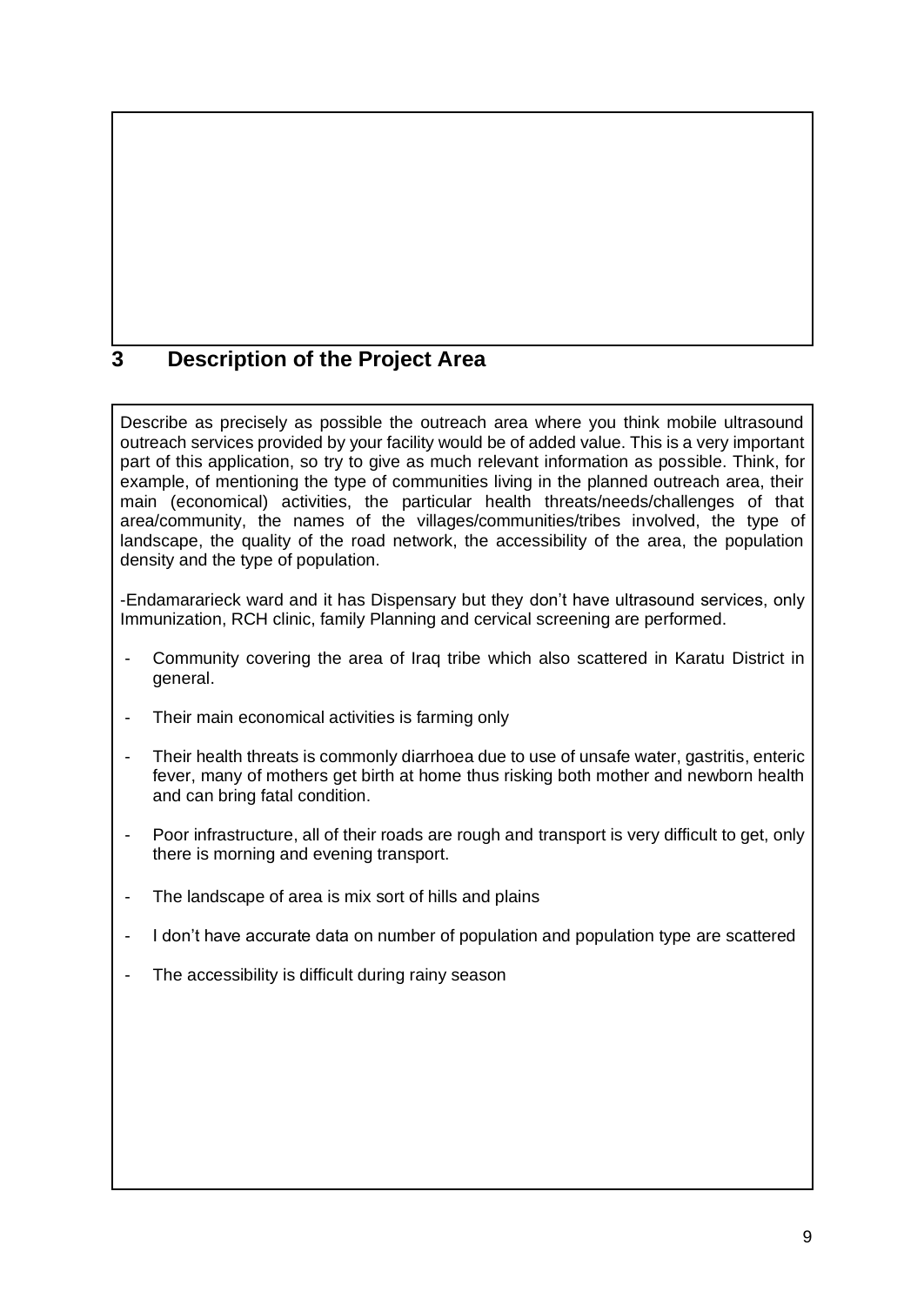Please map the first line of healthcare facilities that are currently available for the communities in your planned outreach area, and provide the distances these communities have to travel to get to these facilities. Also, describe the services provided by these facilities.

- The area is north from Karatu Town and another area is south from Karatu Town

-The distance from Karatu to area which outreach are done is almost 38-40 kilometres

- Service providers at this facilities are 1.Immunization
	- 2.Antenatal clinic care
	- 3. Family planning
	- 4. Cervical cancer screening

Are there any other outreach projects organised by other healthcare facilities in the same region? If so, please describe which outreach projects are ongoing and what services they are providing.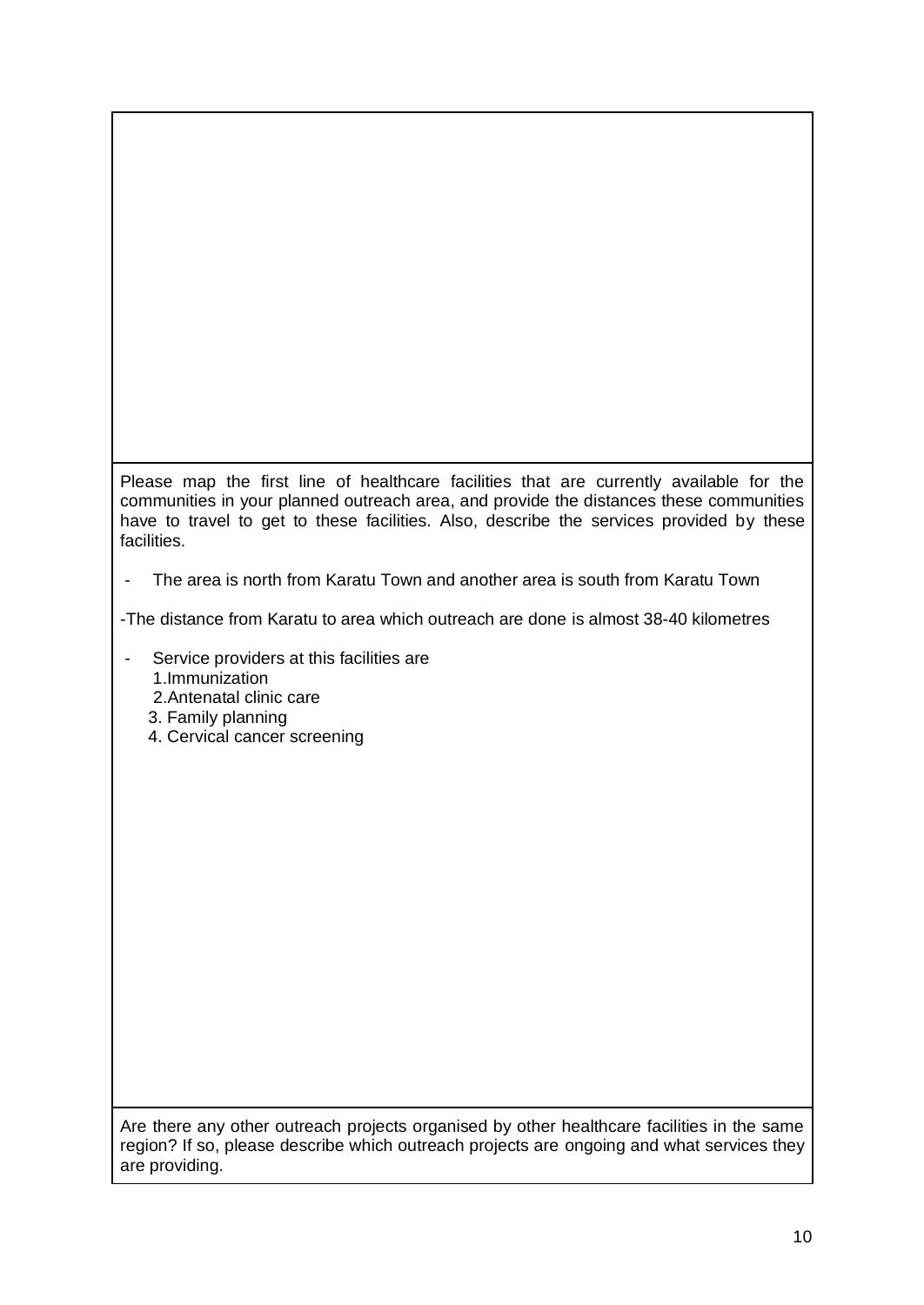| No                                                                                                                                                                                                                       |
|--------------------------------------------------------------------------------------------------------------------------------------------------------------------------------------------------------------------------|
|                                                                                                                                                                                                                          |
|                                                                                                                                                                                                                          |
|                                                                                                                                                                                                                          |
| Why would adding or setting up mobile ultrasound outreach services be of added value to<br>your project area? Motivate your answer (if possible, quantify the benefits you expect).                                      |
| It will help antenatal to attend antenatal clinics early due to presence of ultrasound<br>machines which will be available at scheduled time<br>Early detection of babies abnormalities like hydrocephalus spinal bifida |
| -Not every mother can afford transportation fee from rural area to our current facility which<br>provides ultrasound services, hence they will benefit                                                                   |
|                                                                                                                                                                                                                          |
|                                                                                                                                                                                                                          |
|                                                                                                                                                                                                                          |
|                                                                                                                                                                                                                          |
|                                                                                                                                                                                                                          |
|                                                                                                                                                                                                                          |
| Map the currently available ultrasound services in your area as precisely as possible.                                                                                                                                   |
| <b>Karatu Health Centre</b><br>Lutheran hospital<br>Fame medical hospital<br>Rhotia health centre                                                                                                                        |
|                                                                                                                                                                                                                          |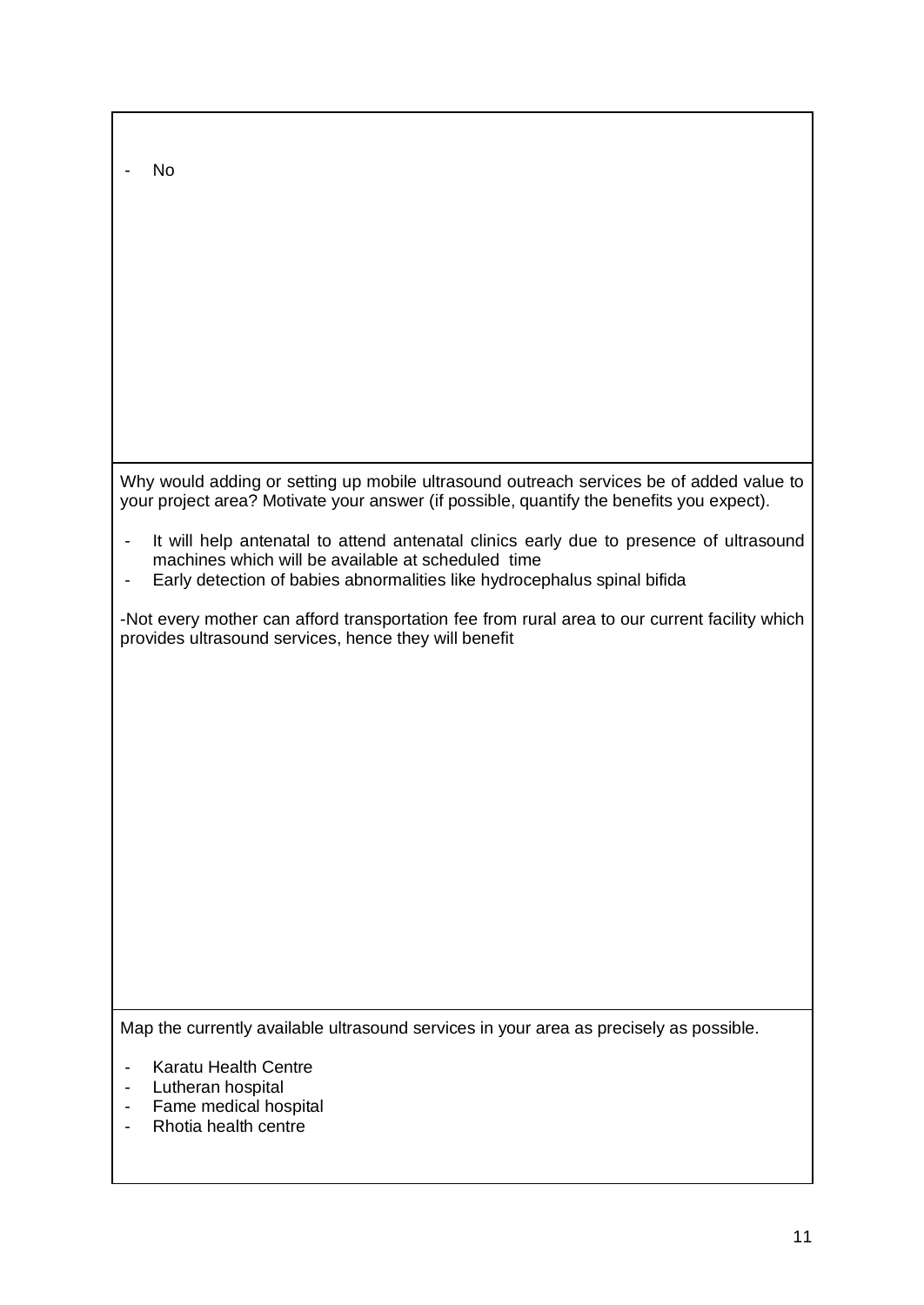| Are any of these facilities currently providing ultrasound services in the planned outreach<br>area? If so, in which facilities and where are these facilities located? |
|-------------------------------------------------------------------------------------------------------------------------------------------------------------------------|
| No                                                                                                                                                                      |
|                                                                                                                                                                         |
|                                                                                                                                                                         |
| If they are outside of the planned outreach area, how far are they from this area?                                                                                      |
|                                                                                                                                                                         |
| What type of equipment do they have in those centres (mention, if possible, brand/type of<br>machine/probes, etc.)                                                      |
| Not easier to know their machine and equipment they do have                                                                                                             |
|                                                                                                                                                                         |
|                                                                                                                                                                         |
|                                                                                                                                                                         |
|                                                                                                                                                                         |
|                                                                                                                                                                         |
| Provide contact details and qualifications of the sonographer/technician in charge in these<br>centres.                                                                 |
|                                                                                                                                                                         |
|                                                                                                                                                                         |
|                                                                                                                                                                         |
|                                                                                                                                                                         |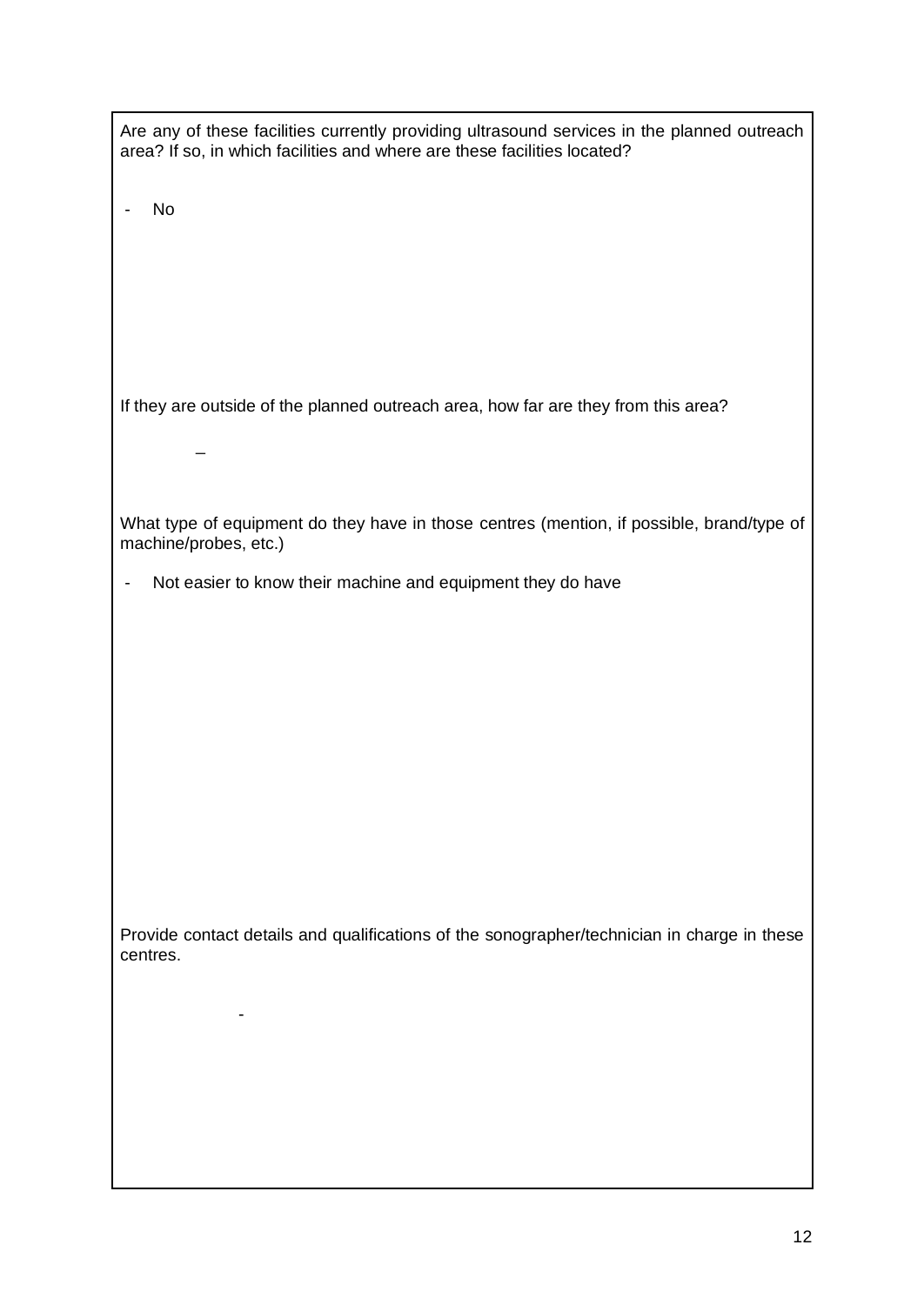Do existing ultrasound services currently cover (part of) the population of your planned outreach area?

- No

## **4 Description of the Available/Needed Facilities and Support**

Who are the local medical leaders that will be supporting the mobile ultrasound outreach project? Is the local government supportive? Please mention names and contact details of the RMO/DMO/community leaders/doctors in charge etc.

- The project will be supported by DMO and Incharge of our health centre
- DMO Dr Lucy's Kazingo
- Incharge- Dr Victor Kamazima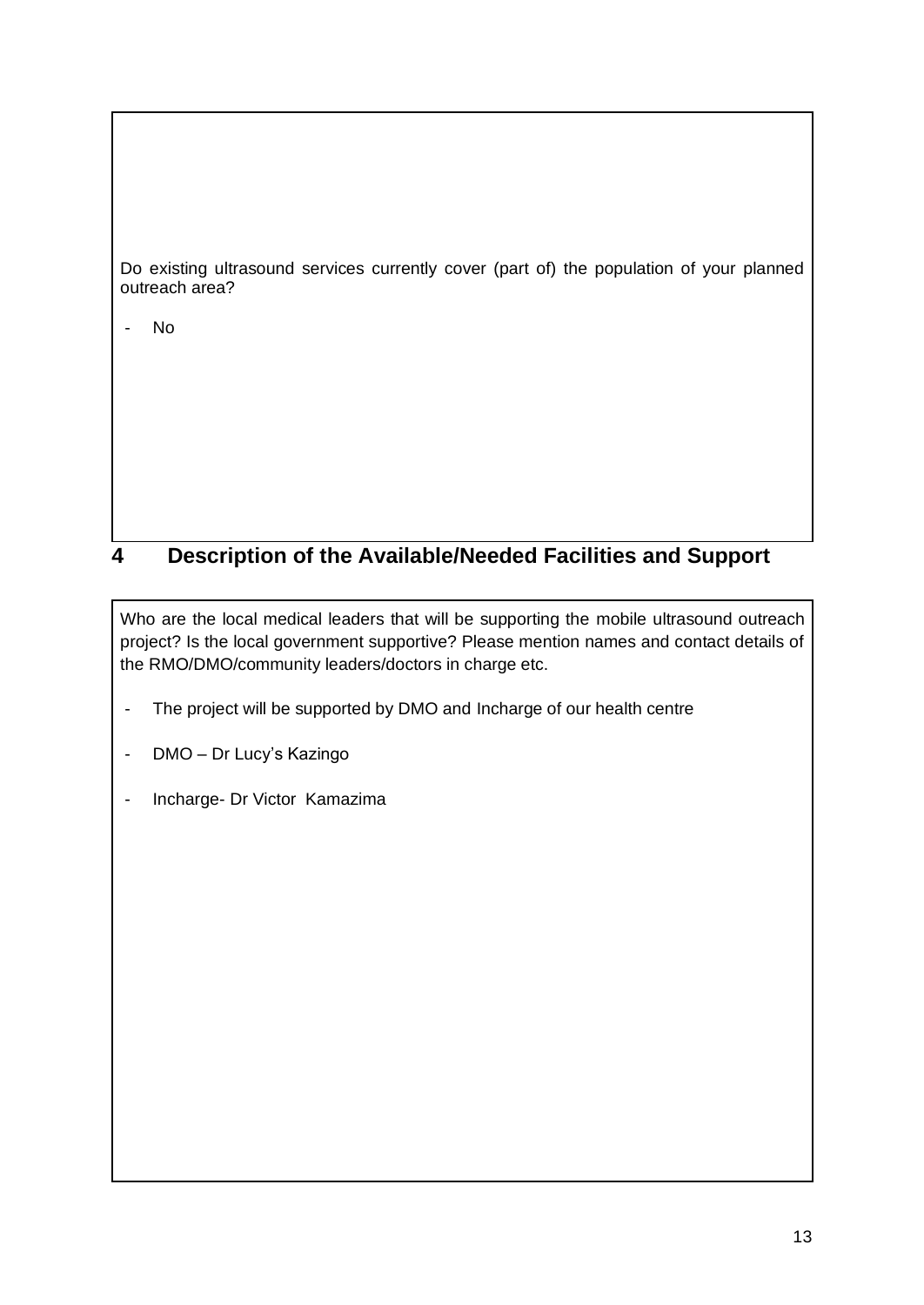At this moment, is there any *mobile* ultrasound equipment in place/available at your own facility? If so, why would extra mobile equipment be required?

- We don't have the mobile ultrasound at this moment

Does your facility currently employ a sonographer who could be involved in doing the mobile ultrasound outreach? Please mention name/qualifications/experience and contact details.

- Only me doctor Simpa performing sonographer cases and I asked additional of another sonographer but until now no response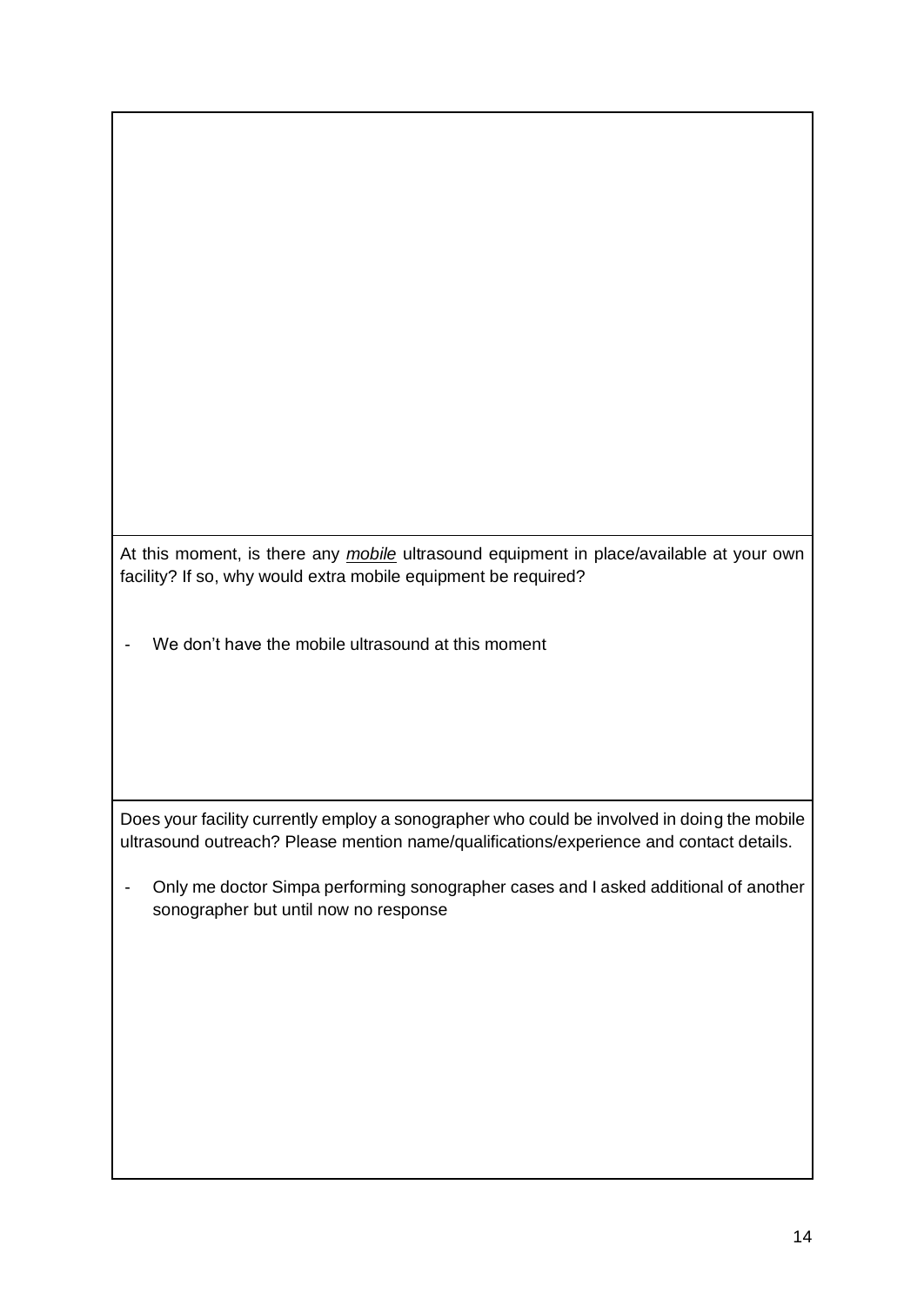If your centre currently doesn't employ a sonographer, do you have someone in mind in the region who could be involved? Please mention name/qualifications/experience, and contact details and current workplace/position.

- No at this moment, but incase I get I will provide his details

How are the internet access and mobile network in the area? Is the electric power supply reliable? Is there a vehicle in which devices can be recharged?

- At current area no electricity power only solar power system use
- No vehicle which devices can be recharged

Is your facility currently cooperating with or receiving support of any regional or international NGO? If so, please mention their names and their activities in your centre or intended outreach project region.

- No